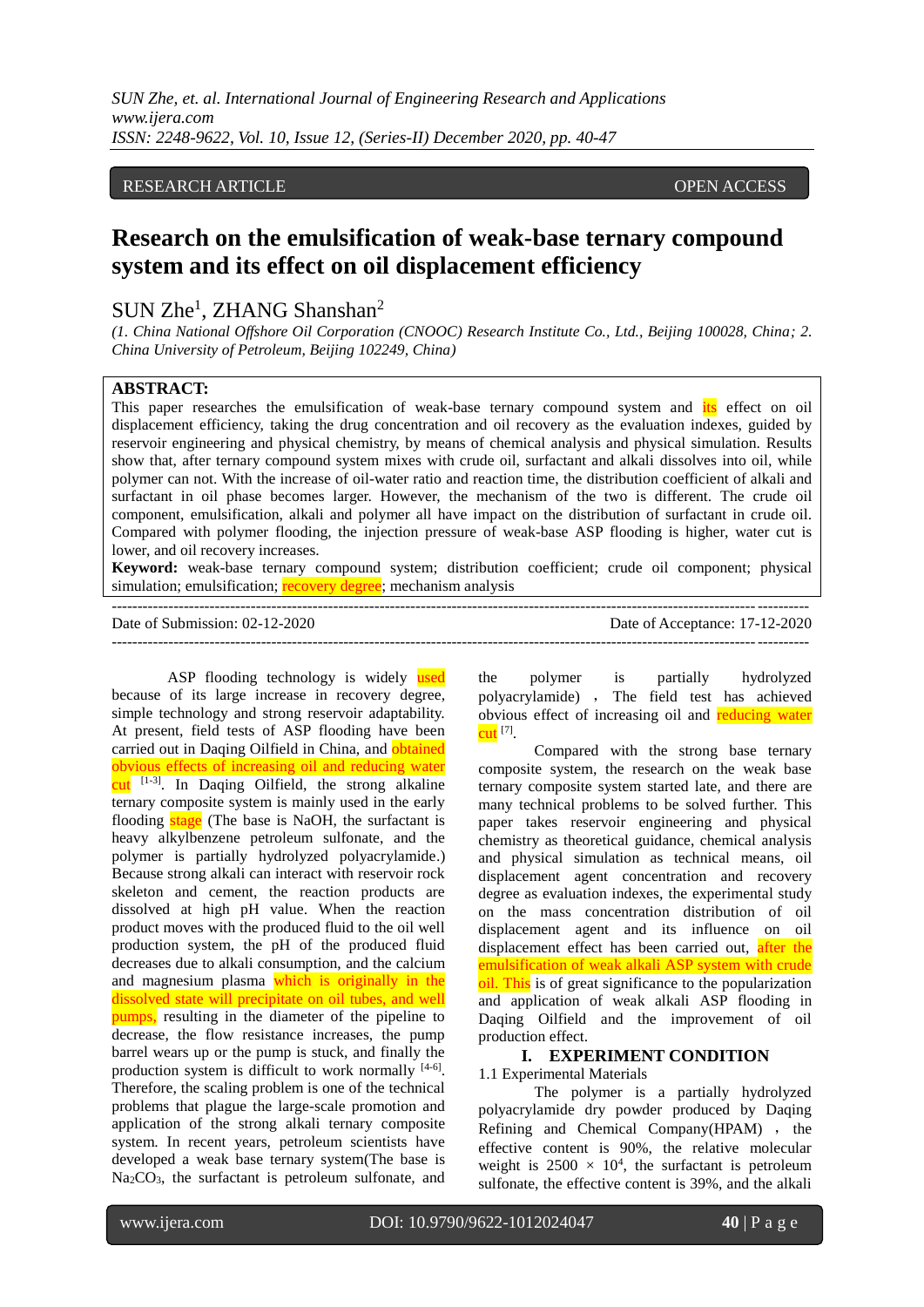is  $Na<sub>2</sub>CO<sub>3</sub>$ . The experimental oils were dehydrated and degassed crude oil from the wellheads of the Daqing Lamadian Oilfield, Xingshugang Oilfield and Sartu Oilfield. The water used in the experiment was Daqing Oilfield injected sewage. The water quality analysis is shown in Table 1.

| Table 1 Water quality analysis |                                  |           |              |                              |                          |                                                  |                              |                                          |
|--------------------------------|----------------------------------|-----------|--------------|------------------------------|--------------------------|--------------------------------------------------|------------------------------|------------------------------------------|
| Ionic<br>composition           | Cationic mass                    |           |              |                              | Anion mass concentration | Degree of<br>mineralization( $mg \cdot L^{-1}$ ) |                              |                                          |
|                                | concentration ( $mg \cdot L^1$ ) |           |              |                              | $(mg \cdot L^{-1})$      |                                                  |                              |                                          |
|                                | $Ca^{2+}$                        | $Mg^{2+}$ | $K^+ + Na^+$ | CO <sub>3</sub> <sup>2</sup> | HCO <sub>3</sub>         | $Cl^-$                                           | SO <sub>4</sub> <sup>2</sup> |                                          |
| Sewage                         | 44.37                            | 14.95     | 1648.34      | 0.00                         | 2349.27                  | 1289.14                                          | 11.82                        | 5357.89                                  |
|                                |                                  |           |              |                              |                          |                                                  |                              | $0.1$ $0.1$ $0.1$ $0.00$ $0.7$ $0.7$ $1$ |

The cores are quartz sand epoxy resin cementing inhomogeneous core, including 2 permeability layers. The water permeability are  $200\times10^{-3}$  $\mu$ m<sup>2</sup> and  $500\times10^{-3}$  $\mu$ m<sup>2</sup> respectively at 20°C. Geometric dimensions of core appearance: height  $\times$ width  $\times$  length = 4.5  $\times$  4.5  $\times$  30cm, and the thickness of each layer is 2.25cm.

1.2 Experimental apparatus

Warning mixer, 2500r/min, Electrolux Electric Co. LTD; Lu-418h high speed rotating centrifuge, Tianmei Scientific Instrument Co.LTD;722 grating spectrophotometer, Beijing Zhuoli Han Optical Instrument Co.LTD; Ux-300 energy dispersive X-ray fluorescence spectrometer, Spike Analytical Instruments ; GCMS-QD2010SE Gas chromatography-mass spectrometry, Shimadzu, Japan; Core displacement experimental apparatus.

1.3 Scheme design and experimental principles

1) Distribution law and influence factors of oil displacement agent in oil-water phase

The weak alkali ternary composite system (the mass fraction of polymer is 0.2%, the mass fraction of alkali is 1.2%, and the mass fraction of surfactant is 0.3%) was prepared by injecting sewage and mixed with crude oil at the volume ratio of 4:6, 5:5, 6:4, 7:3, 8:2 And 9:1, and the mixture was heated to 45 ℃, and then the emulsification experiment was carried out. The emulsion was kept at 65 ℃ for 24 h, and then centrifuged after gravity separation. The surfactant concentration in water phase was determined by two-phase titration, alkali concentration by acid-base titration and polymer concentration by starch cadmium iodide. The partition coefficient  $\lambda$  of oil displacement agent in oil-water phase is  $\lambda = C_0/C_w = (C - C_w) / C_w$ , where C is the initial concentration of oil displacement agent in water phase,  $C_0$  is the concentration of oil displacement agent in oil phase, and  $C_{\rm w}$  is the concentration of oil displacement agent in water phase.。

2) Effect of emulsification on improving recovery

Scheme 2-1: water flooding  $98\% + 0.7PV$  polymer flooding (the mass fraction of the polymer is  $0.2\%$ ) + subsequent water flooding 98%.

Scheme 2-2: water flooding  $98\% + 0.7PV$  weak alkali ASP flooding (polymer mass fraction is 0.2%, alkali mass fraction is 1.2%, surfactant mass fraction is  $0.3\%$ ) + subsequent water flooding 98%.

During the experiment, the injection rate is 1mL/min, and the pressure recording interval was 30min .

#### **II. RESULT ANALYSIS**

2.1 Distribution law and influencing factors of oil displacement agent in oil-water phase

2.1.1 Distribution law of oil displacement agent concentration

Weak alkali ternary composite system is mixed with crude oil from Daqing Lamadian, Xingshugang and Saertu oil fields in volume ratios of 4:6, 5:5, 6:4, 7:3, 8:2 and 9:1, after stirring for 1min, 3min and 5min, the concentration of surfactant and alkali in the water phase were detected, and calculated the partition coefficient of surfactant and alkali in the oil phase, as shown in Table 2. (Because the polymer has good water solubility, almost all of them exist in the water phase, the amount of adsorbed on the oil-water interface is small, and it is difficult to migrate to the oil phase, so the distribution coefficient of polymer in the oil phase is very low.)

It can be seen from table 2 that the partition coefficients of surfactant and alkali in oil phase vary with the physical properties of crude oil. The distribution coefficient of surfactant and alkali is the largest in Lamadian Oilfield, followed by Saertu Oilfield, and Xingshugang Oilfield is the smallest. After emulsified with crude oil, surfactant molecules will enter into the oil phase by physical mixing due to the existence of oleophilic groups in the surfactant molecular chain. With the increase of the volume ratio of crude oil to **polymer**, the migration and dispersion of surfactant molecules from aqueous phase to oil phase gradually increases, which leads to the increase of partition coefficient.

Alkali saponified with colloidal, asphaltic components and many polar oxygen, sulfur, nitrogen, and other organic compounds in crude oil to form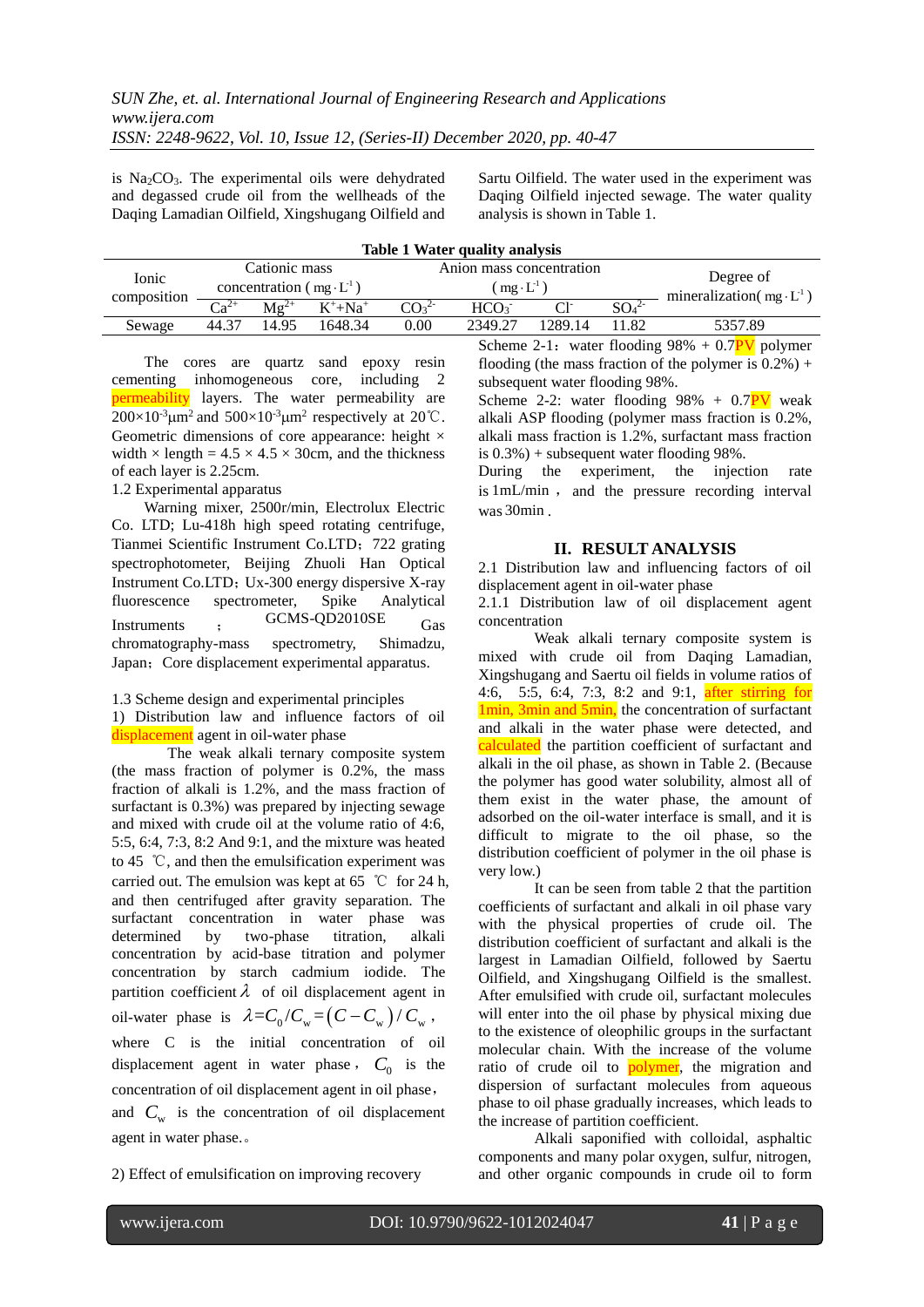surfactant such as naphthenic acid and fatty acid, which are conducive to the formation and stability of emulsion<sup>[8]</sup>. With the decrease of the volume ratio of ternary to crude oil, the contact range of alkali and crude oil is enlarged, the reaction between alkali and crude oil is more sufficient, the consumption of alkali in oil phase increases, and the distribution coefficient

of alkali increases.

2.1.2 Discussion on the difference of action mechanism between oil displacement agent and crude oil in each oilfield

The n-alkane component analysis of the extracted oil in Lamadian, Saartu and Xingshigang oilfields is shown in Table 3.

| Table 2 The distribution coefficient of surfactant and alkali in oil phase |              |                  |              |              |                       |                    |              |  |
|----------------------------------------------------------------------------|--------------|------------------|--------------|--------------|-----------------------|--------------------|--------------|--|
| Ternary to<br><b>Mixing</b>                                                |              | Satreu crude oil |              |              | Xingshugang crude oil | Lamadian crude oil |              |  |
| crude oil                                                                  | time         | Surfactant       | Alkali       | Surfactant   | Alkali                | Surfactant         | Alkali       |  |
| volume                                                                     | (min)        | distribution     | distribution | distribution | distribution          | distribution       | distribution |  |
| ratio                                                                      |              | coefficient      | coefficient  | coefficient  | coefficient           | coefficient        | coefficient  |  |
| 4:6                                                                        |              | 0.28             | 0.08         | 0.25         | 0.03                  | 0.29               | 0.22         |  |
|                                                                            | 3            | 0.32             | 0.09         | 0.29         | 0.04                  | 0.36               | 0.24         |  |
|                                                                            | 5            | 0.42             | 0.10         | 0.39         | 0.08                  | 0.45               | 0.25         |  |
|                                                                            |              | 0.20             | 0.07         | 0.19         | 0.02                  | 0.23               | 0.20         |  |
| 5:5                                                                        | 3            | 0.29             | 0.07         | 0.26         | 0.03                  | 0.35               | 0.21         |  |
|                                                                            | 5            | 0.32             | 0.08         | 0.31         | 0.06                  | 0.41               | 0.24         |  |
|                                                                            | $\mathbf{I}$ | 0.16             | 0.06         | 0.14         | 0.02                  | 0.17               | 0.17         |  |
| 6:4                                                                        | 3            | 0.26             | 0.06         | 0.25         | 0.02                  | 0.30               | 0.19         |  |
|                                                                            | 5            | 0.28             | 0.07         | 0.29         | 0.05                  | 0.36               | 0.23         |  |
|                                                                            |              | 0.14             | 0.05         | 0.10         | 0.01                  | 0.15               | 0.15         |  |
| 7:3                                                                        | 3            | 0.20             | 0.05         | 0.11         | 0.02                  | 0.23               | 0.16         |  |
|                                                                            | 5            | 0.21             | 0.06         | 0.16         | 0.05                  | 0.33               | 0.17         |  |
| 8:2                                                                        |              | 0.07             | 0.04         | 0.06         | 0.01                  | 0.09               | 0.05         |  |
|                                                                            | 3            | 0.12             | 0.04         | 0.08         | 0.01                  | 0.16               | 0.09         |  |
|                                                                            | 5            | 0.17             | 0.05         | 0.10         | 0.04                  | 0.20               | 0.10         |  |
|                                                                            |              | 0.03             | 0.02         | 0.01         | 0.01                  | 0.06               | 0.04         |  |
| 9:1                                                                        | 3            | 0.07             | 0.03         | 0.04         | 0.01                  | 0.13               | 0.06         |  |
|                                                                            | 5            | 0.08             | 0.04         | 0.06         | 0.02                  | 0.15               | 0.07         |  |

| Table 3 The relative content of the n-alkanes component in raffinate |                                            |                     |                                                    |                  |  |  |  |  |
|----------------------------------------------------------------------|--------------------------------------------|---------------------|----------------------------------------------------|------------------|--|--|--|--|
|                                                                      |                                            | Relative content(%) |                                                    |                  |  |  |  |  |
| Oil field                                                            | $C_{21}$ ~ $C_{40}$<br>$C_{10}$ ~ $C_{20}$ |                     | $\sum_{21} \text{after} / \sum_{21} \text{before}$ | Main peak carbon |  |  |  |  |
| Satreu                                                               | 46.4                                       | 53.6                | 1.15                                               | $nC_{22}$        |  |  |  |  |
| Xingshugang                                                          | 42.3                                       | 57.7                | 1.36                                               | $nC_{21}$        |  |  |  |  |
| Lamadian                                                             | 31.2                                       | 68.8                | 221                                                | $nC_{23}$        |  |  |  |  |

(Notes: "After  $\sum C_{21}/\text{Before} \sum C_{21}$ " is the ratio between the relative content of n-alkanes ( $C_{21}$ ~C<sub>40</sub>) and (C<sub>10</sub>~C<sub>20</sub>)) (1) Effect of mixing time

It can be seen from table 3 that the ratio of relative content of n-alkanes  $(C_{21}$ ~C<sub>40</sub>) to  $(C_{10}$ ~C<sub>20</sub>) in Saertu oilfield and Xingshugang oilfield is 1.15 and 1.36, while that of Lamadian oilfield  $(C_{21} \sim C_{40})$ to  $(C_{10}$  $\sim$   $C_{20}$ ) is 2.21, and the main peak carbon of crude oil is  $nC_{23}$ . It shows that the content of heavy components in n-alkanes of extracted oil in Lamadian Oilfield is relatively high, and the carbon chain distribution range is wide. According to the principle of similar phase solubility, surfactants are easier to enter the oil phase. Therefore, the distribution coefficient of surfactant in Lamadian crude oil is large.

2.1.3 Distribution law of surfactant in oil-water phase

The weak alkali ternary composite system was mixed with Daqing Xingshugang oilfield crude oil by volume ratio of 5:5, After stirring for 1min, 3min, 5min, 7min, 9min and 11min, the concentration of surfactant in the aqueous phase was tested. The influence of stirring time on the distribution coefficient of surfactant in oil phase was shown in Fig. 1.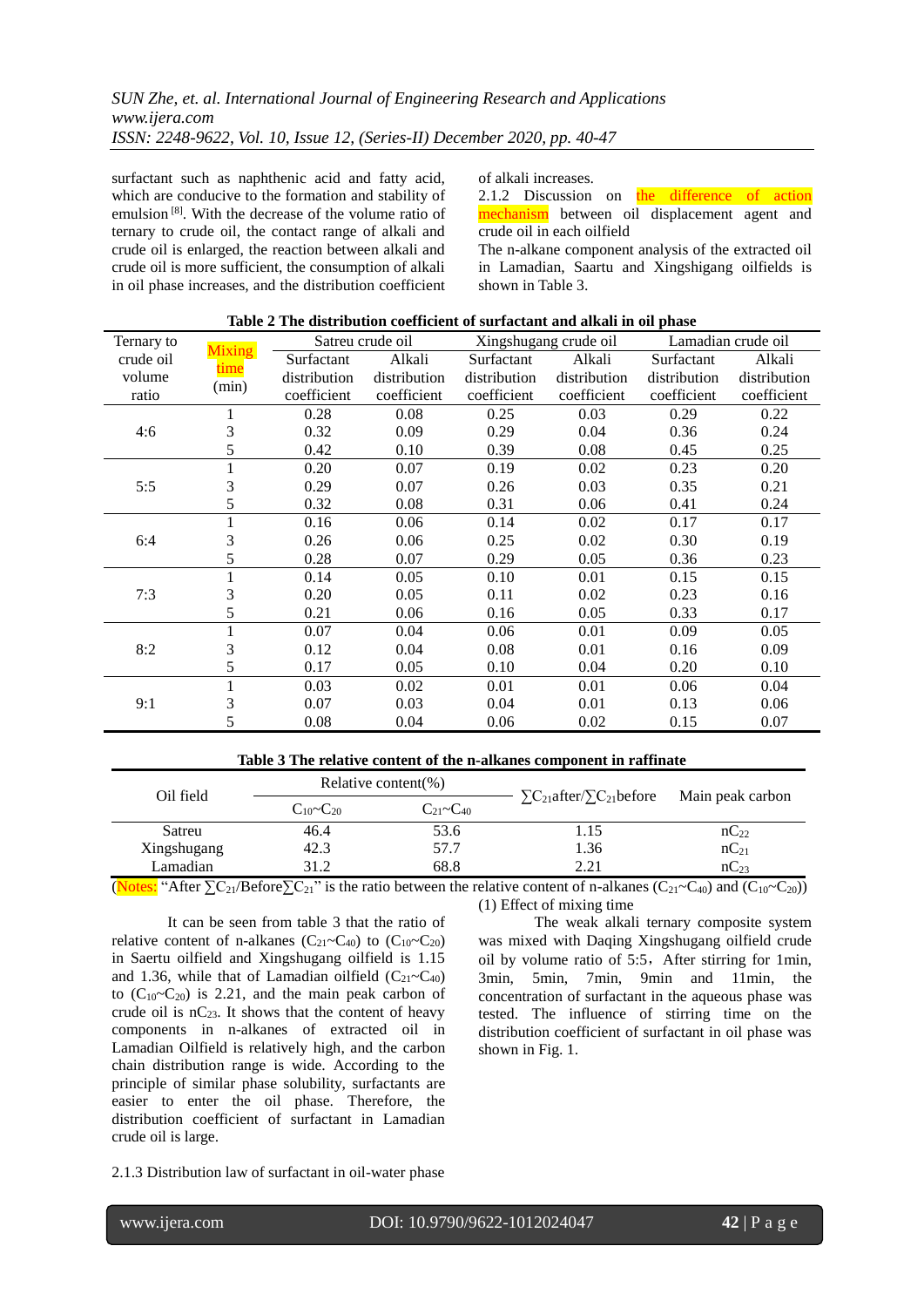

**Fig.1 The effect of stirring time on the distribution coefficient of surfactant in oil phase**

It can be seen from Fig. 1 that under the same volume ratio of ternary to crude oil, with the increase of stirring time, the surfactant had more sufficient contact with crude oil in the ternary composite system, the migration and dispersion of surfactant molecules from water phase to oil phase increases, the content of surfactant in water phase decreases, and the partition coefficient in oil phase becomes larger.

#### (2) Effect of emulsification

The weak alkali ternary composite system was mixed with Daqing Xingshugang oilfield crude oil at the volume ratio of 4:6, 5:5, 6:4, 7:3, 8:2 and 9:1, and the surfactant concentration in the aqueous phase after a certain time was tested. (Considering the influence of non emulsification on the distribution coefficient of surfactant, the sample was poured into the measuring cylinder and placed in the constant temperature box at 45  $\degree$ C for a certain time, and the surfactant concentration in the aqueous phase was tested), The effect of emulsification on the partition coefficient of surfactant in oil phase is shown in Fig. 2.





#### **distribution coefficient of surfactant in oil phase**

It can be seen from Fig. 2 that the distribution coefficients of emulsified and non emulsified surfactants have the same trend in oil phase. When the volume ratio of ternary to crude oil is the same, the distribution coefficient of non emulsified surfactant is less than that of emulsified surfactant. Because in the emulsification process, the contact area between surfactant solution and crude oil increases, and the adsorption and retention amount of surfactant at the oil-water interface becomes larger, which reaches a new equilibrium, thus increasing the distribution coefficient of surfactant in the oil phase [9].

(3) The influence of strong base and weak base

The strong alkali ternary composite system (alkali was NaOH) and the weak alkali ternary composite system (alkali was  $Na<sub>2</sub>CO<sub>3</sub>$ ) were prepared by sewage (the mass fraction of polymer was 0.2%, the mass fraction of alkali was 1.2%, and the mass fraction of surfactant was 0.3%). The strong alkali and weak alkali ternary composite system were mixed with Daqing Xingshugang oil field crude oil at the volume ratio of 4:6, 5:5, 6:4, 7:3, 8:2 and 9:1, and the surfactant concentration in the aqueous phase was tested after stirring for a certain time. The influence of strong base and weak base on the partition coefficient of surfactant in oil phase is shown in Fig.3.

![](_page_3_Figure_12.jpeg)

#### **Fig.3 The effect of strong base and weak base on the distribution coefficient of surfactant in oil phase**

It can be seen from Fig. 3 that with the increase of the volume ratio of ternary to crude oil, the distribution coefficient of surfactants in the strong alkali and weak alkali ternary system decreases continuously. Under the same volume ratio of ternary to crude oil, the partition coefficient of surfactant in oil phase in strong alkali ternary system is greater than that in weak base ternary system. (4) Influence of alkali and polymer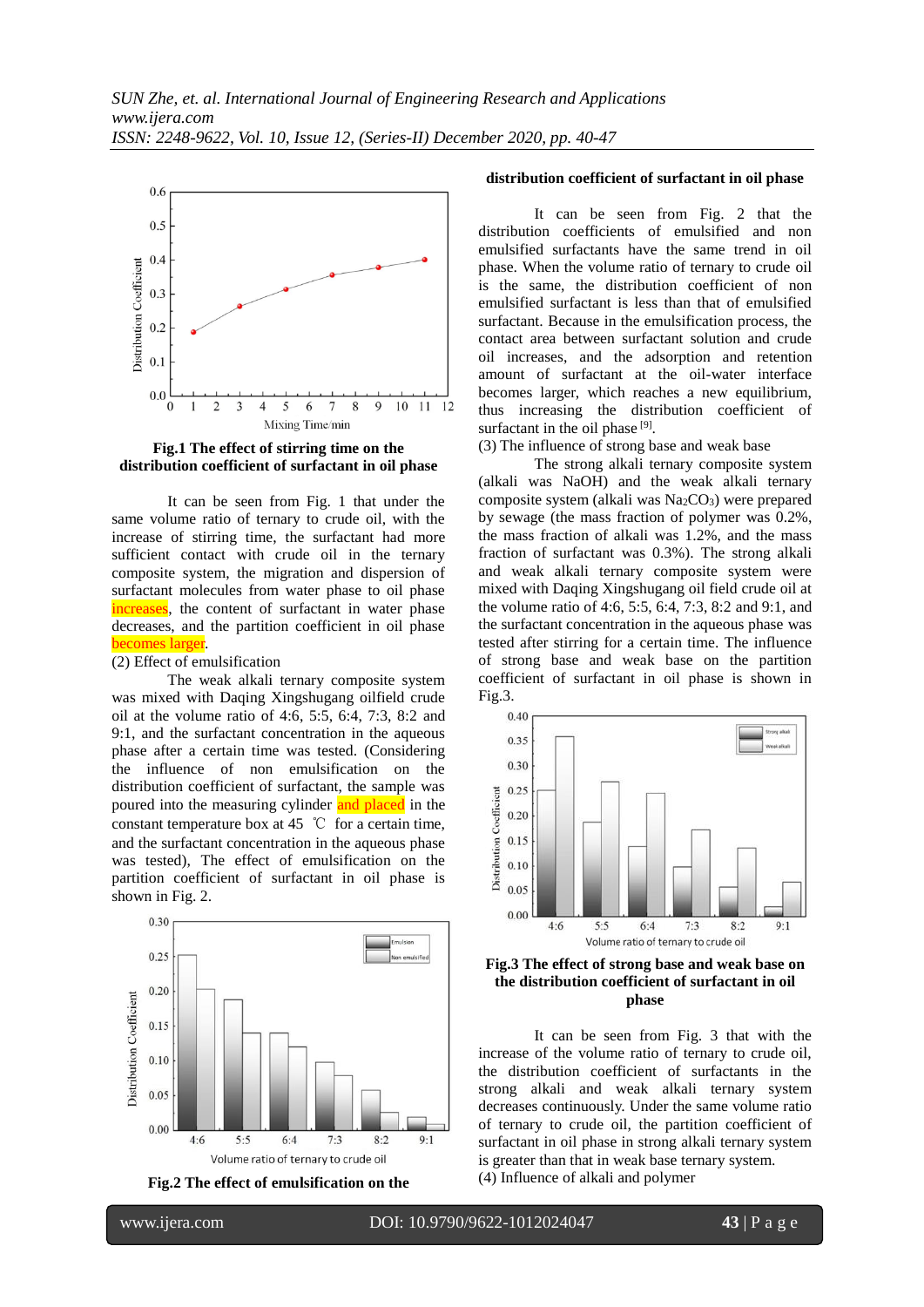The "AS" binary composite system (the mass fraction of alkali is 1.2%, and the mass fraction of surfactant is 0.3%), the "ASP" ternary composite system(The mass fraction of polymer is 0.2%, the mass fraction of alkali is 1.2%, and the mass fraction of surfactant is 0.3%) and the surfactant solution (the mass fraction of surfactant is 0.3%) were prepared by sewage, and then mixed with the crude oil of Daqing Xingshigang Oilfield by volume ratio of 5:5 and 9:1 respectively. After stirring for 1min, 3min, 5min, 7min, 9min and 11min, the surfactant concentration in the aqueous phase was tested. The influence of alkali and polymer on the partition coefficient of surfactant in oil phase is shown in Fig. 4.

![](_page_4_Figure_2.jpeg)

![](_page_4_Figure_3.jpeg)

(a) The ratio of ternary to crude oil by volume is 5:5

(b) The ratio of ternary to crude oil by volume is 9:1 **Fig.4 The distribution coefficient of surfactant in oil phase**

It can be seen from Fig. 4 that under the same volume ratio of ternary to crude oil and stirring time, the distribution coefficient of surfactant in the oil phase is the lowest in the "ASP" ternary composite system, followed by the surfactant solution, and the "AS" binary composite system is the largest. Both alkali and polymer can affect the partition coefficient of surfactant in oil and water. On the one hand, alkali increases the ionic strength in the aqueous phase, leading to the enhancement of the repulsive force of the surfactant in the aqueous phase, thus forcing the surfactant to dissolve into the oil phase. On the other hand, the polymer enhances the apparent viscosity of the system, greatly slows down the diffusion rate of surfactant, while the adsorption of polymer molecules at the oil-water interface increases the strength of the interfacial film and hinders the diffusion of surfactant molecules into the oil phase. At the same time, the non-polar part of the surfactant can be combined with the macromolecular chain of the polymer to form an association complex, which reduces the distribution capacity of the surfactant in the oil phase  $[10-12]$ . For the ternary composite system, the influence of polymer is greater than that of alkali, resulting in the partition coefficient of surfactant in oil phase is less than that of surfactant solution.

2.2 Effect of emulsification on improving recovery (1) Experimental results of recovery degree

The weak alkali ASP flooding experiment was carried out on two-dimensional longitudinal heterogeneous core. The experimental results of recovery degree are shown in Table 4. As can be seen from Table 4, compared with plan 2-2, the recovery degree of "Plan 2-1" increased by 21.7%, while that of "plan 2-2" increased by 28.3%, with a difference of 6.6%. It can be seen that the recovery degree of weak alkali ternary compound flooding increases greatly, which will be further described in the subsequent dynamic characteristics analysis. (2) Experimental dynamic characteristics

The relationship between injection pressure, water cut, recovery degree and PV number in the experimental process of scheme 2-1 and scheme 2-2 is shown in Fig. 5.

| <b>Table 4 The recovery date</b> |              |                                                         |                      |                      |                        |                                         |                |  |
|----------------------------------|--------------|---------------------------------------------------------|----------------------|----------------------|------------------------|-----------------------------------------|----------------|--|
|                                  | Slug         | permeability                                            | Work                 | Oil                  | Recovery degree $(\%)$ |                                         |                |  |
| Parameter<br>Scheme              | size<br>(PV) | measured with<br>wate $K$<br>$(\times 10^{-3} \mu m^2)$ | viscosity<br>(mPa's) | saturation<br>$(\%)$ | Water<br>flooding      | Combinat<br>10 <sub>n</sub><br>flooding | Value<br>added |  |
| $2 - 1$                          | 0.7          | 351                                                     | 40                   | 68.5%                | 33.5                   | 55.2                                    | 21.7           |  |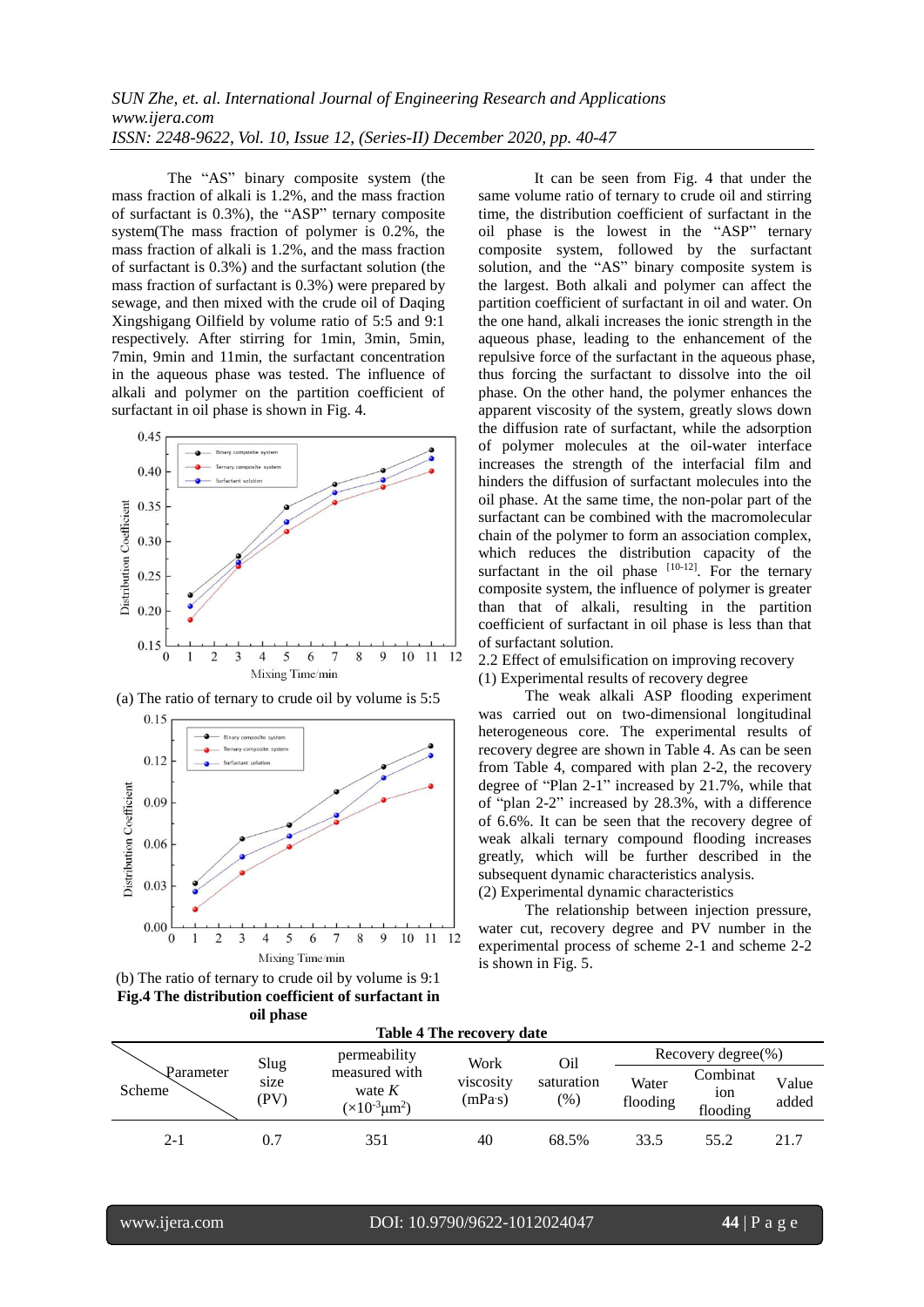![](_page_5_Figure_1.jpeg)

**Fig.5 The relationship between injection-pressure, water cut, recovery percent and pore volume**

It can be seen from Fig. 5 that compared with polymer flooding, the weak alkali ASP flooding has higher injection pressure, lower water cut and higher recovery degree. The main role of emulsification on oil displacement is emulsification carrying and profile control. The reason for the emulsification is that petroleum sulfonate and Na<sub>2</sub>CO<sub>3</sub> in the weak alkali ternary composite system generate ultra-low interfacial tension in the formation pores, which makes the eroded oil form O/W emulsion flows easily, thus improving the oil washing efficiency. The profile control mechanism of emulsion is mainly the high viscosity emulsion in the process of displacement, which preferentially enters into the high permeability layer. When the emulsion migrates in the high permeability layer, its permeability reduces due to the effects of blocking aggregation, adsorption, etc. These has a certain blocking effect on these layers. On the other hand, the emulsion flows into the low permeability layer and displace the remaining oil in the low permeability layer, which can improve the heterogeneity to a certain extent. In other words, emulsification in the oil displacement process is conducive to the expansion of sweep efficiency [13]. At the same time, in the case of weak alkali ternary system and polymer system with equal consistency and viscosity, the effect of expanding sweep volume due to polymer adsorption retention in both systems can be considered to be the same. As the oil/water emulsion formed by ultra-low interfacial tension, the oil droplets passing through the tiny pore throat in the seepage process will produce Jamin effect, which leads to the increase of seepage resistance, changes the flow direction of injection fluid, expands the swept volume and enhances the oil recovery.

The emulsion type of the produced liquid

was water-in-oil type, which was analyzed by micro observation method (see Fig. 6- (a)). Its size was smaller and the size distribution was uniform. When the shearing effect of the core is strong, W/O/W type secondary emulsion will also form (see Fig. 6-(b)).

![](_page_5_Figure_6.jpeg)

**Fig.6 Emulsion type of produced liquid**

**III. CONCLUSION**

l

www.ijera.com DOI: 10.9790/9622-1012024047 **45** | P a g e